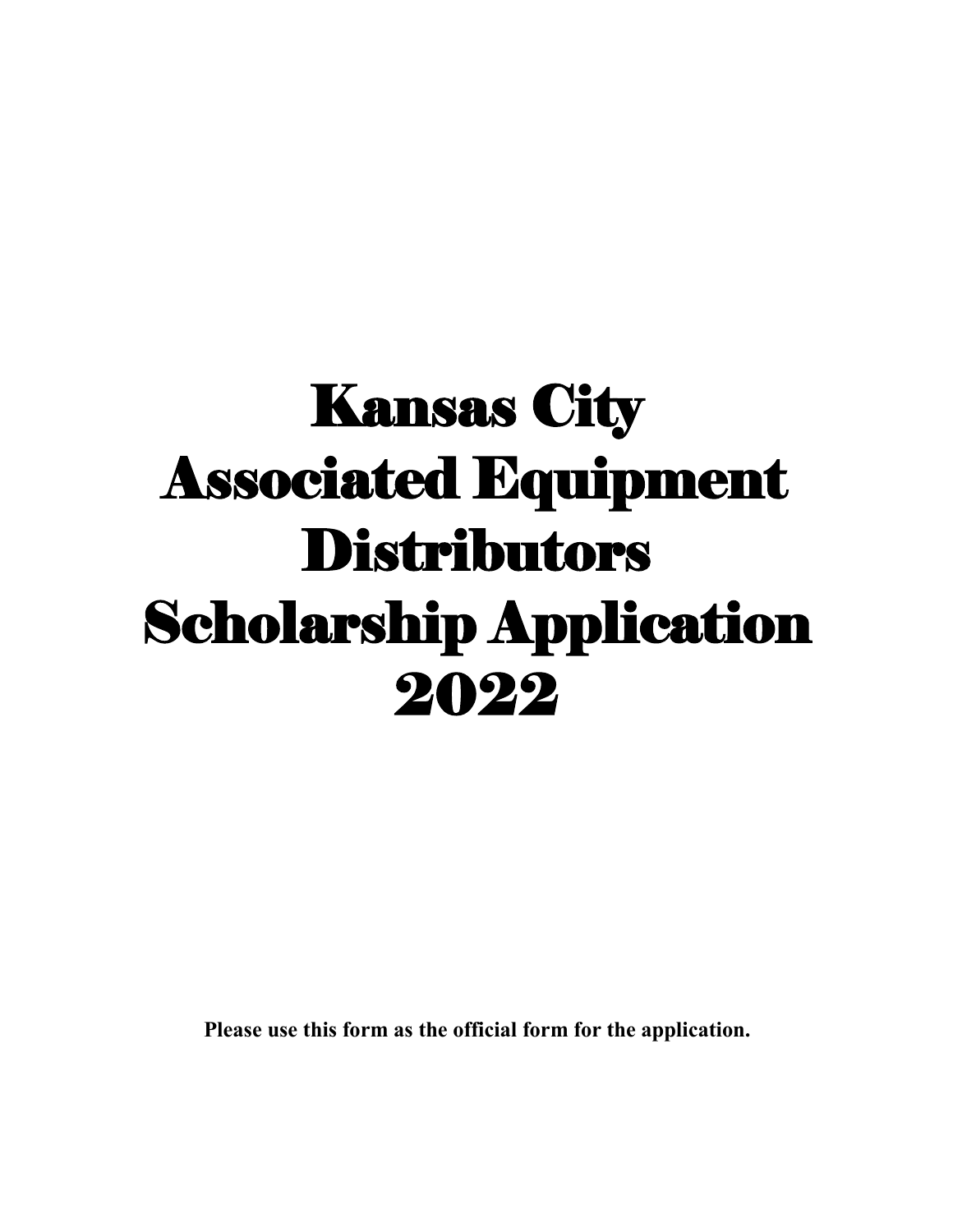## **General Description:**

The Kansas City Associated Equipment Distributors awards up to four annual scholarships in the amount of \$1,000 each (\$500 per semester) to up to four full-time students. Both men and women, attending a vocational/technical school, and pursuing a certificate or associates degree in Diesel Mechanics or Heavy Equipment Repair, are eligible to apply. The recipients will be chosen based on their interest in entering one of these fields of study, upon completion of their certificate or associates degree. Selection is based on the individual's general aptitude and personal traits that are conducive to success in these fields of study. To remain eligible the recipient must be enrolled full-time starting the fall semester of the year in which the scholarship is awarded . Once a student has completed the first year of school, they may reapply for the scholarship for their second year, but must meet all qualifications.

# **Eligibility Requirements:**

- Applicant **must** be enrolled as full-time student (12 hour minimum per semester).
- Applicant **must** be enrolled for the fall semester for the year in which the scholarship is awarded.
- Applicant **must** be pursuing an associate of applied science degree or certificate in either Diesel Mechanics or Heavy Equipment Repair.
- Applicant **must** be in good academic standing with a minimum 2.5 high school cumulative GPA, or a GED minimum score of 260.

# **Selection and Award of Scholarship:**

- To be considered, applicant must have the complete application packet *postmarked* by the scholarship application deadline of **April 29, 2022**.
- The criteria used to evaluate applicants will be:

| $25\%$ Essay                                                 | 15% High School GPA            |
|--------------------------------------------------------------|--------------------------------|
| 25% Short Answer Responses                                   | 15% Involvement and Activities |
| 15% Attendance                                               | 5% References                  |
| 3.0 GPA if enrolled previously in post-secondary institution |                                |

- All applicants will be notified of the decision by the Kansas City Associated Distributors Scholarship Committee.
- Alternates will be selected and notified of this decision. In the event a student is unable to fulfill the requirement of full-time enrollment for the fall semester in the year the scholarship is awarded, the scholarship will be awarded to the next available applicant.
- The scholarship provides \$1,000 per year (\$500 per semester), which is paid directly to the recipient's school, upon verification of full-time enrollment. The scholarship may be applied toward the cost of tuition, fees, books, tools and/or other cost associated with the recipient's education.
- If, during the first semester of the awarded scholarship school year, the student does not maintain a 3.0 GPA, they will **not** receive the additional \$500 for the second semester.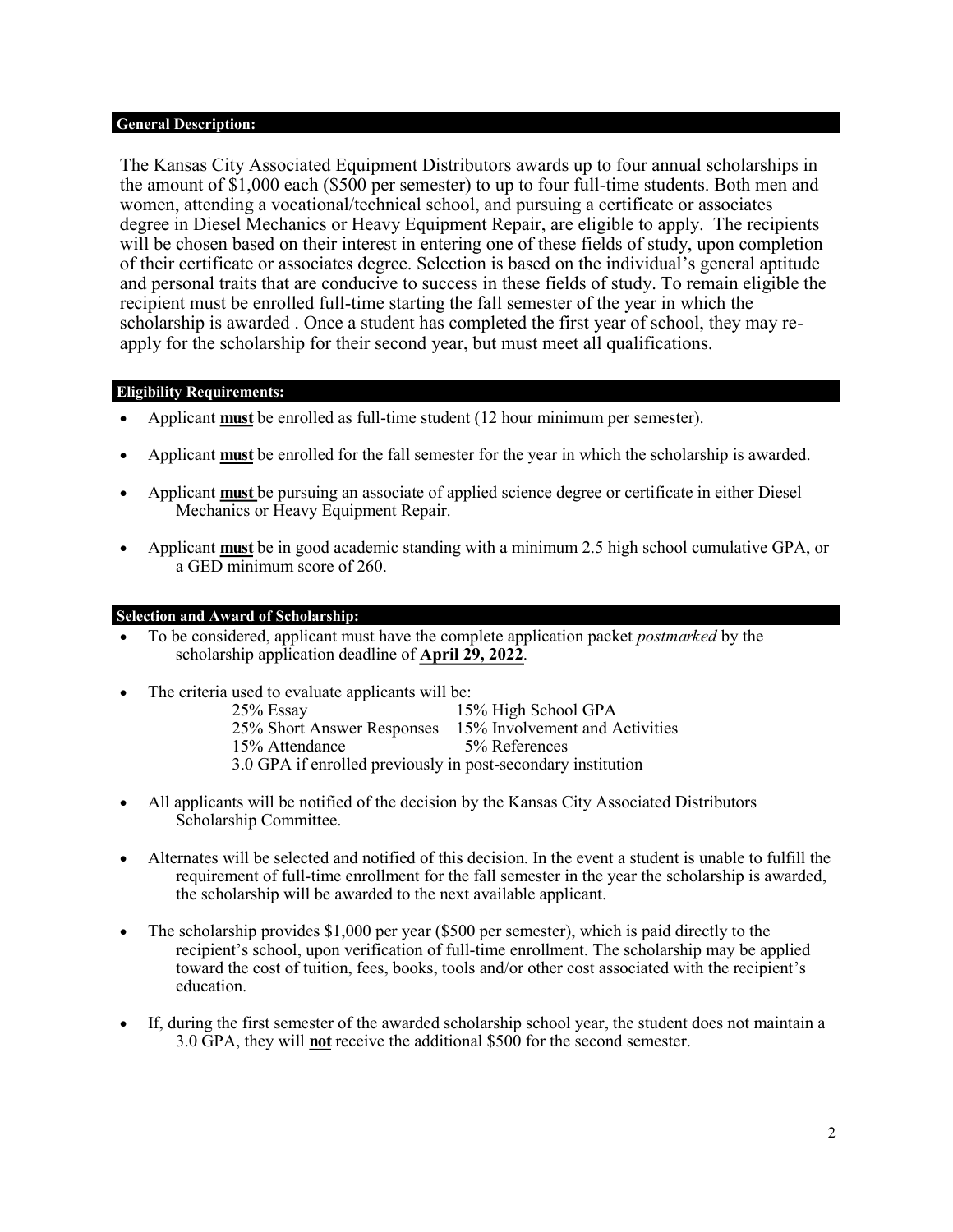### **Regulations for Renewal of Scholarship:**

- Student may renew the scholarship only twice, for a total award of \$2,000, over a two-year period.
- The student must have a 3.0 GPA in their post-secondary class work.
- The student must be in good standing with their current school.
- Students applying for the second time will need to submit the renewal application and consideration will be given. The KCAED Scholarship Committee has the right to deny the renewal of any applicant.

## **Application Procedures:**

Deadline for application to assure consideration for the next academic year is **April 29. 2022.** Applicants must follow the procedures outlined below, and consideration will not be given to any application if the below steps are not completed as specifically stated. All applicants will be notified of the decision made by the KCAED Scholarship Committee.

- Complete the Scholarship Application on page 4 of this document.
- Fill out all short-answer questions on page 5-6 of this document.
- Attach the required essay (750-1000 words) included on page 6 of this document.
- Forward a copy of your high school transcript or official GED score to the KCAED Scholarship Committee. Or a copy of college transcript if enrolled in college.
- Include one letter of recommendation from each category:
	- Personal Counselor or former teacher Previous Employer (if applicable)
- The applicant and appropriate school official (s) must sign the scholarship application.
- Finally, all additional pages that are included in the application must include the full name of the applicant in the upper right hand corner.

Application and Transcript should be sent to: Kansas City Associated Equipment Distributors Attention: Jennifer Orr P.O. Box 419264 Kansas City, MO 64141-6264 Email: jorr@westerneda.com Questions? Please Call: 800-762-5616

## **Expectations of Scholarship Recipients:**

- 1. Be enrolled full-time at a technical or vocational school and successfully complete an associate or certification in Diesel Mechanics or Large Equipment Repair.
- 2. Maintain a 3.0 GPA while completing this program.
- 3. If a 3.0 GPA is not met the 1st semester of the school year, the recipient will **not** receive the 2nd semester scholarship award.

In submitting this application, the applicant or applicant's legal guardian grants authority for the release of information contained in the application packet to their chosen vocational or technical school.

To assure consideration, application and all listed information must be *postmarked* by **April 29, 2022**. Kansas City Associated Distributors is an equal opportunity organization and encourages applications from all individuals.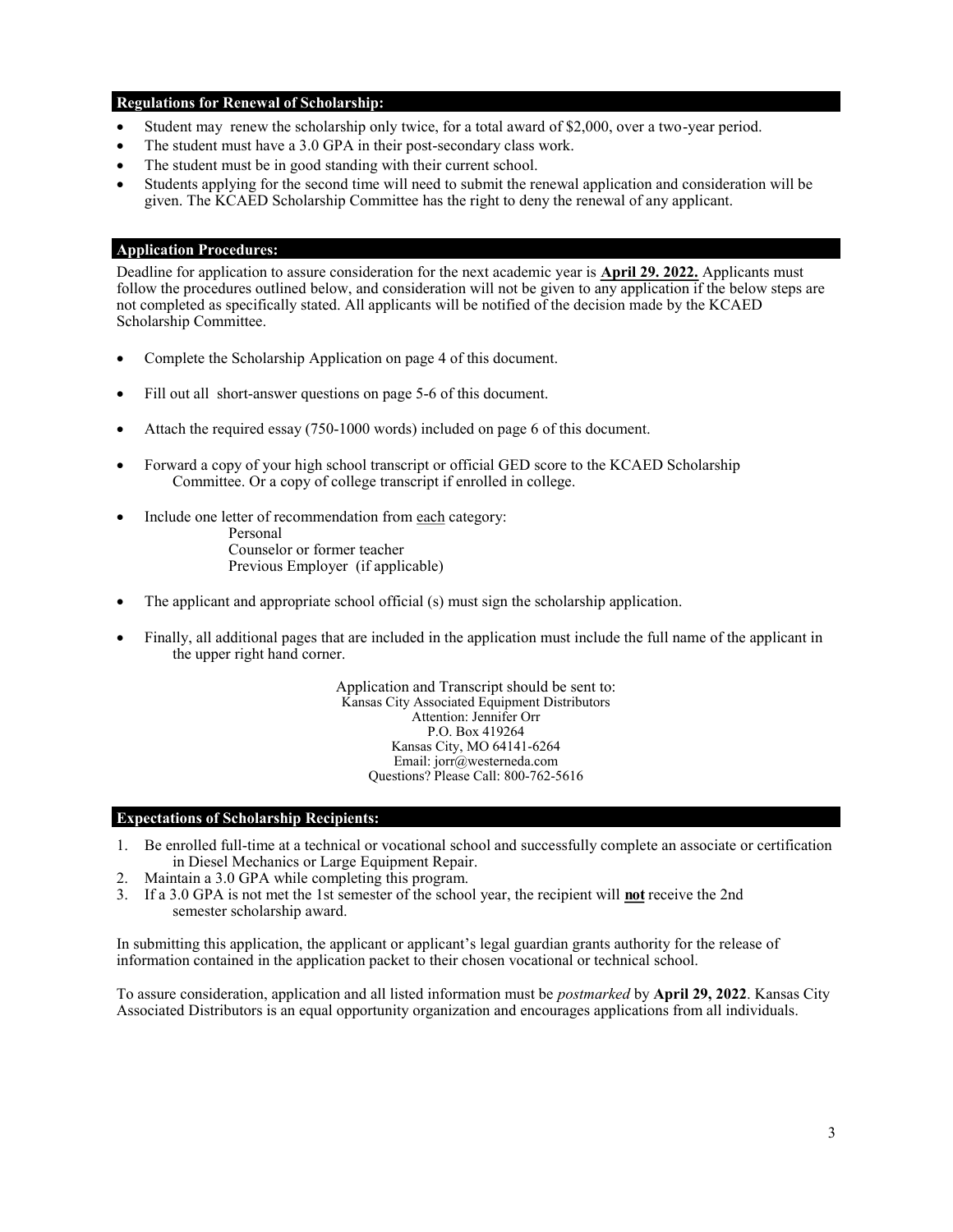# KCAED Scholarship Form

(Please return by **April 29, 2022**)

On all additional attached sheets please include your complete name in the top right hand corner.

| Section One: Personal/ Demographic Information (required of all applicants)                                                                                                                                                    |                                                                                               |  | Middle Initial: |
|--------------------------------------------------------------------------------------------------------------------------------------------------------------------------------------------------------------------------------|-----------------------------------------------------------------------------------------------|--|-----------------|
| Street Address:                                                                                                                                                                                                                |                                                                                               |  |                 |
| City: City: County: County: County: State: Zip: Zip:                                                                                                                                                                           |                                                                                               |  |                 |
|                                                                                                                                                                                                                                |                                                                                               |  |                 |
|                                                                                                                                                                                                                                |                                                                                               |  |                 |
| High School Name: <u>Night School Name</u>                                                                                                                                                                                     |                                                                                               |  |                 |
|                                                                                                                                                                                                                                |                                                                                               |  |                 |
| City: City: County: County: State: City: Zip: 2.                                                                                                                                                                               |                                                                                               |  |                 |
|                                                                                                                                                                                                                                |                                                                                               |  |                 |
| Counselor's Name: Counselor's Phone Number:                                                                                                                                                                                    |                                                                                               |  |                 |
| Name of Post-Secondary School you plan to attend:                                                                                                                                                                              |                                                                                               |  |                 |
| Degree that will be pursued at above school:                                                                                                                                                                                   |                                                                                               |  |                 |
|                                                                                                                                                                                                                                |                                                                                               |  |                 |
|                                                                                                                                                                                                                                |                                                                                               |  |                 |
| Section Two: Verification of Academic Records (to be filled out by High School Counselor)                                                                                                                                      |                                                                                               |  |                 |
| High School GPA: _______________                                                                                                                                                                                               |                                                                                               |  |                 |
| Ranking in Graduating Class: with the control of the control of the control of the control of the control of the control of the control of the control of the control of the control of the control of the control of the cont |                                                                                               |  |                 |
| Attendance %:                                                                                                                                                                                                                  | 9th 10th 11th 12th                                                                            |  |                 |
| If from the State of Missouri, is your school currently an A+ certified school? (please check one)                                                                                                                             |                                                                                               |  |                 |
| <b>Yes</b>                                                                                                                                                                                                                     | If Yes, is this student currently qualified for A+ funding? (please check one)<br>$N^{\rm o}$ |  |                 |
| I affirm that all the information provided above is accurate to the best of my knowledge.                                                                                                                                      |                                                                                               |  |                 |
| Signature:                                                                                                                                                                                                                     | Title:                                                                                        |  | Date:           |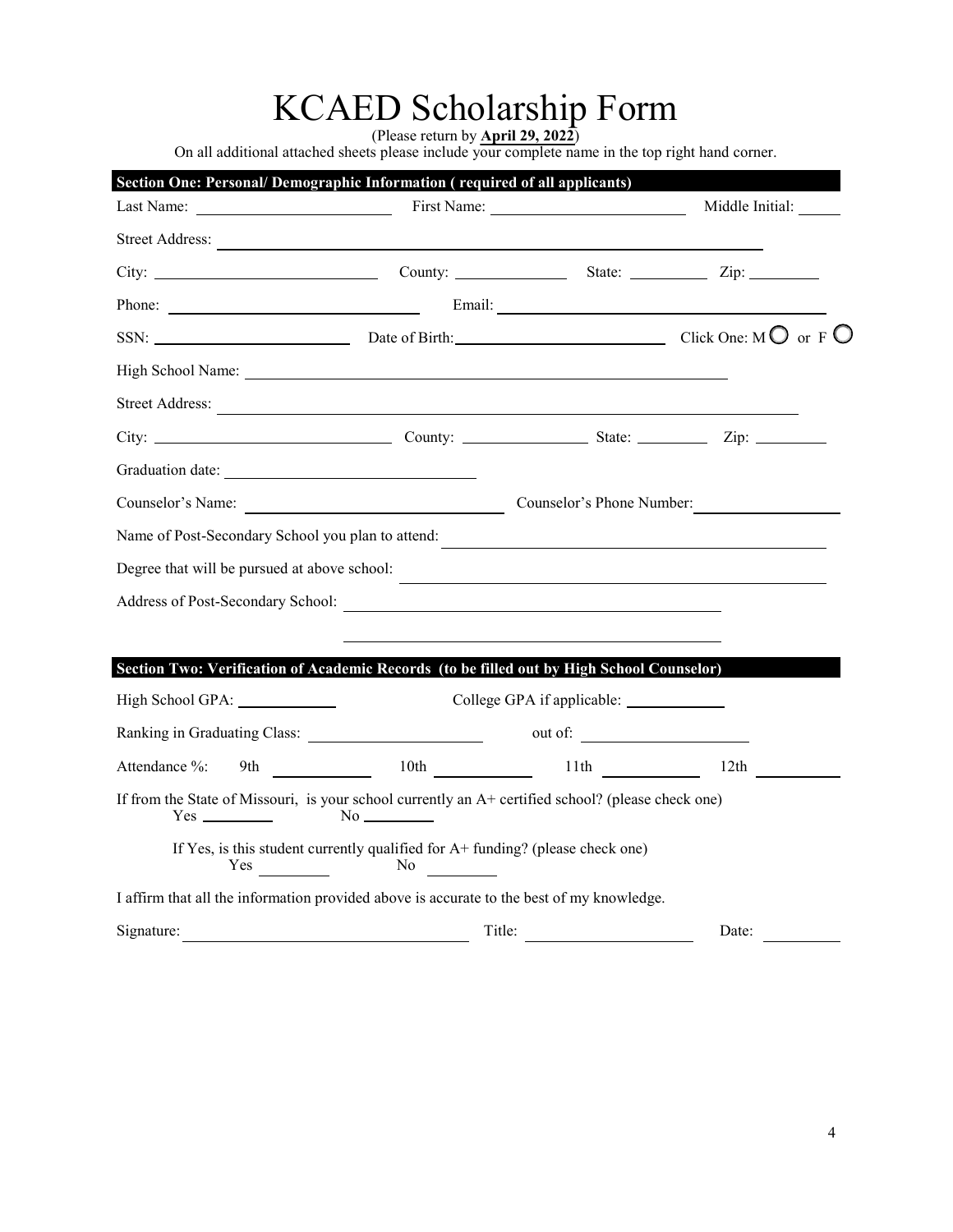# **Section Three: Activities (feel free to attach additional pages for more space)**

1. List all career experience pertaining to diesel and heavy equipment repair. (Include work experience and any classes taken.)

2. List all extracurricular activities that you have participated in and positions held, if applicable.

### **Section Four: Short Answer (Answer questions to the best of your ability: additional pages may be added.)**

1. Please explain the reason for your interest in pursuing a post-secondary education in diesel or heavy equipment repair.

2. Please explain your career goals, in detail, after you graduate.